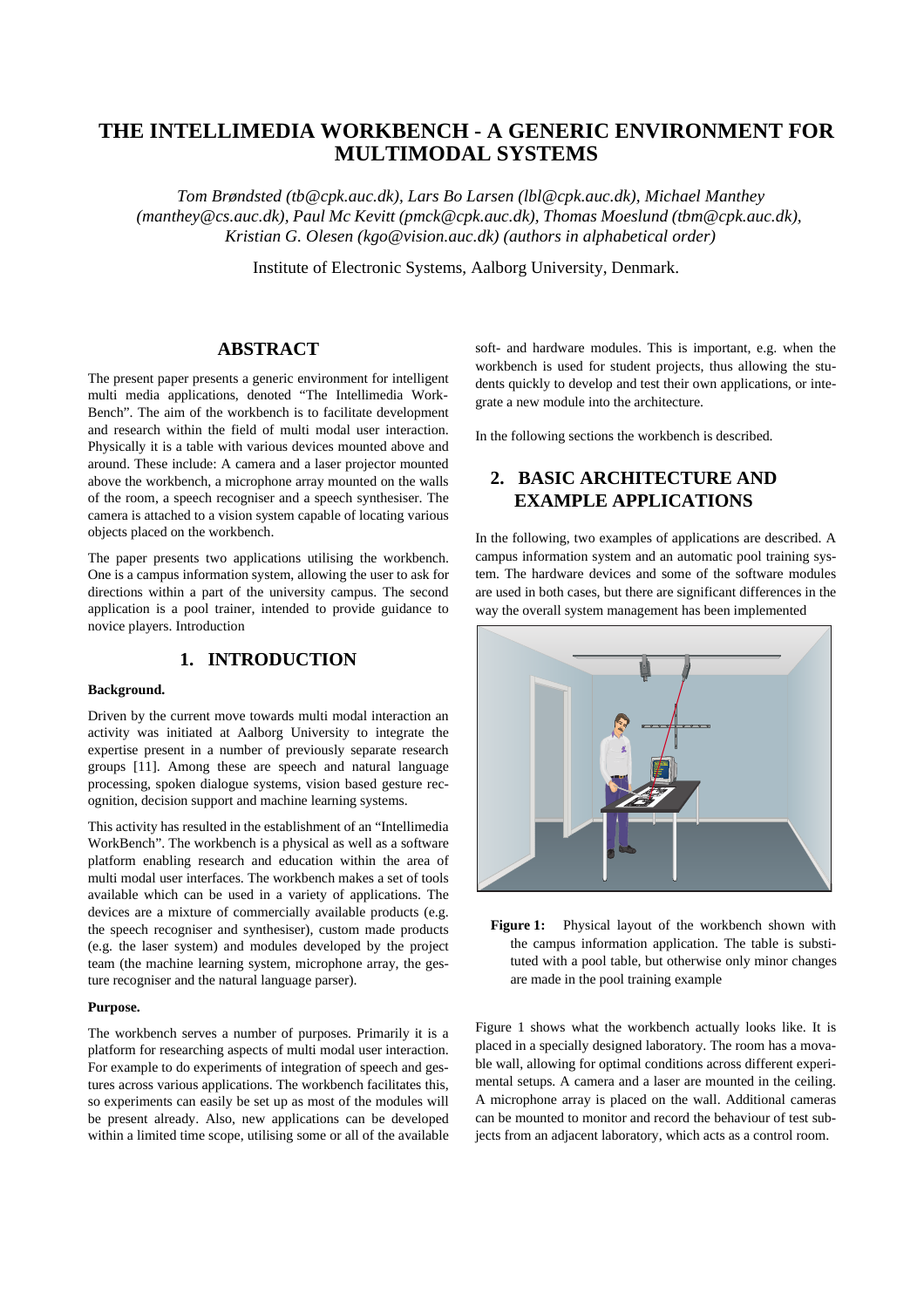## **2.1 The Campus Information System**

In this case, the application is a multi modal campus information system [3], [4]. A model (blueprint) of a building layout is placed on the workbench table (see figure 1). The system allows the user to ask questions about the locations of persons and offices, labs, etc. Typical inquiries are about routes from one location to another, where a given person's office is located, etc. Input is simultaneous speech and/or gestures (pointing to the plan). Output is synchronised speech synthesis and pointing (using a laser beam to point and draw routes on the map). The central module is a blackboard, which stores information about the system's current state, history, etc. All modules communicate through the exchange of semantic frames with other modules or the blackboard. The process synchronisation and intercommunication is based on the DACS IPC platform, developed by the SFB360 project at Bielefeld university [9]. DACS allows the modules to be distributed across a number of servers.



**Figure 2:** Software architecture of the workbench

Figure 2 shows the blackboard as the central element with a number of modules placed around it. Presently modules for speech recognition, parsing, speech synthesis, 2D visual gesture recognition and a laser pointing device are directly integrated into the application.

Furthermore, a sound source locator (microphone array [14]) and a machine learning system (called Topsy) [15] are included in the workbench.

#### **Frame semantics**

A frame semantics has been developed for integrated perception in the spirit of Minsky [17] consisting of (1) input, (2) output, and (3) integration frames for representing the meaning or semantics of intended user input and system output. Frames are produced by all modules in the system and are placed on the blackboard where they can be read by all modules. The format of the frames is a predicate-argument structure and we have produced a BNF definition of that format.

Frames represent some crucial elements such as module, input/ output, intention, location, and time-stamp. Module is simply the name of the module producing the frame (e.g. parser). Inputs are the input recognised whether spoken (e.g. "Show me Hanne's office") or gestures (e.g. pointing coordinates) and outputs the intended output whether spoken (e.g. "This is Hanne's office.") or gestures (e.g. pointing coordinates). Time-stamps can include the times a given event commenced and completed. The frame semantics also includes two keys for language/vision integration: reference and spatial relations.

### **2.2 The Automatic Pool Trainer**

The aim of this application is to provide guidance for novice pool players [7]. A pool table is placed directly under the laser and camera. The system locates the position of the table edges, the balls and the cue using the camera mounted above the table. When the user points the cue towards the cue ball for a specified time, the pool trainer calculates the trajectories of the balls given the direction of the cue.



**Figure 3:** The pool table as seen from the camera (from [7]).

The trajectories are directly drawn on the baize using the laser. Thus, the player is given feedback in a very direct and natural way, simply by having the result of his shot shown to him directly on the surface of the table. If he changes the direction of the cue slightly, new trajectories will be calculated and drawn. The user can issue spoken commands to the system, and receives feedback by the laser and speech. A system with similar aims has been developed at the MIT Media Lab [13]. However, in that case the user is required to use a head mounted video unit (camera and display). The computed trajectories are superimposed on the image and shown on the display unit, thus creating an immersive environment. We believe that the setup described here, although much simpler, provides a more natural and intuitive interface.

Fully developed, this application will provide a number of lessons in a manner similar to e.g. chess exercises [7]. The user is instructed to place balls at specific positions (shown with the laser). When all has been set up, the user is instructed to e.g. pot a specific ball. Of course, the system can also be utilised in a multi-player situation.

One obvious limitation of the pool trainer is that trajectories can only be computed for shots not applying spin.

Although most modules are similar to those of the campus information system, the overall control is distributed among a number of communicating processes, as opposed to the blackboard architecture. Each process is modelled as an autonomous state machine, communicating through the Java RMI (Remote Method Invocation) package [8].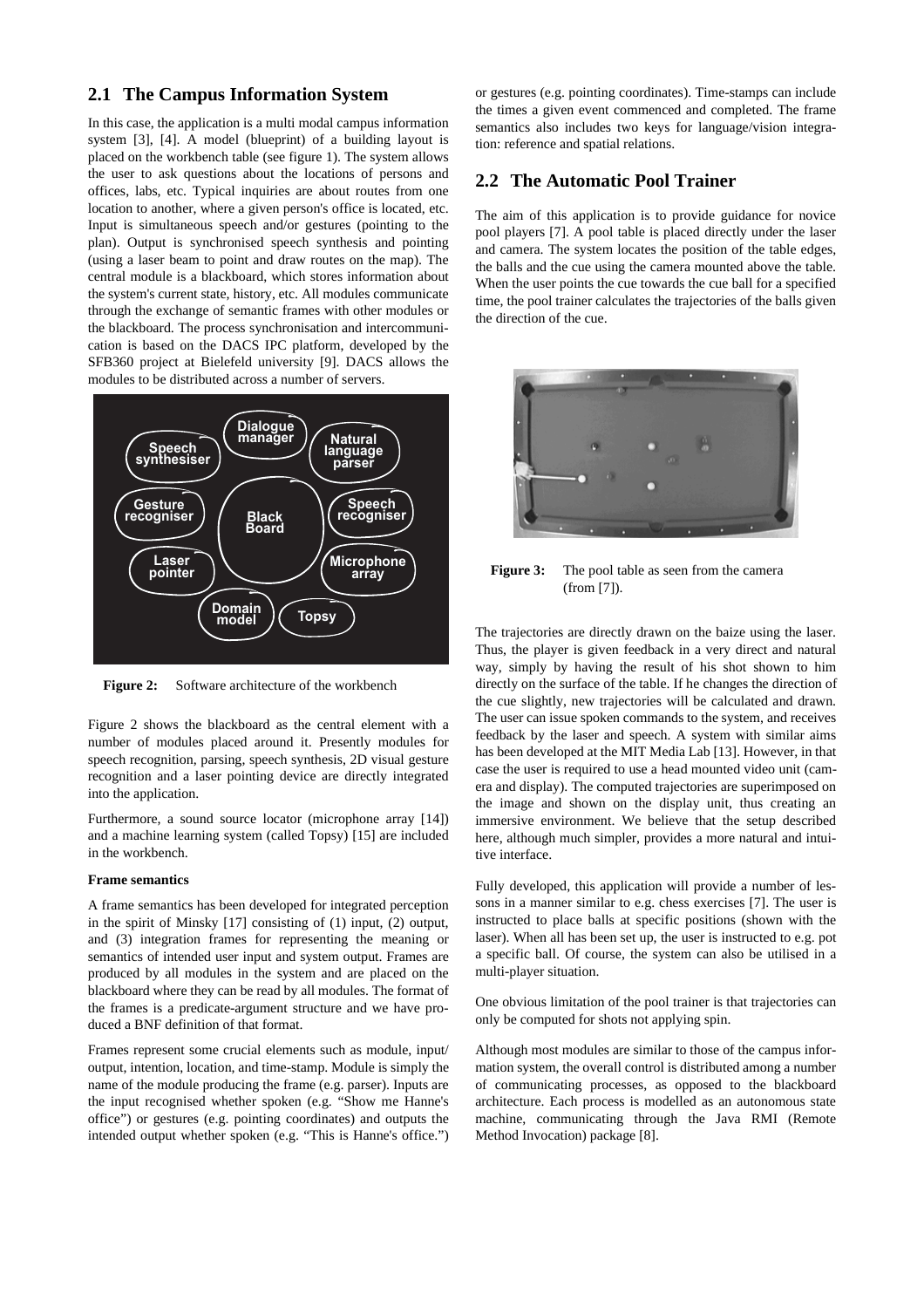## **3. SYSTEM MODULES**

The workbench presently includes the modules described below.

#### **Speech recogniser.**

Speech recognition is handled by the grapHvite [18] real time continuous speech recogniser. It is based on Hidden Markov Models of triphones for acoustic decoding of English and Danish (in the present case). The recognition process focuses on recognition of speech concepts and ignores non content words or phrases. In the campus information application speech concepts are routes, names and commands which are modelled as phrases.In the pool trainer spoken input is simple commands, spotted as keywords. A finite state network describing the phrases is created in accordance with the respective domain model and the grammar for the natural language parser described below.

#### **Speech Synthesiser.**

The speech synthesiser used within the platform is the Infovox [12], which in the present version is capable of synthesising Danish and English languages. It is a rule based formant synthesiser, and can simultaneously cope with multiple languages, e.g. pronounce a Danish name within an English utterance.

#### **Natural Language Parser.**

The workbench includes a number of general Natural Language Processing (NLP) modules the core of which is a natural language parser and a grammar converter deriving grammar networks to be used by continuous speech recognisers from grammars used for parsing. Various parsing and recognition grammar formats are supported. The modules are partly rooted in The Danish Spoken Language Dialogue Project 1991-94 [1] and are utilised also within the EU-funded project REWARD [5].

The sub language of the campus information system demonstrator is implemented in a compound feature based (so-called unification) grammar format that is currently the most powerful formalism supported by the NLP modules. The grapHvite standard lattice (SDL) format grammar constraining the speech recogniser (see above) is generated from the unification grammar. The natural language parser extracts semantics from the one-best output written by the speech recogniser to the blackboard. The parser carries out a syntactic constituent analysis of input and subsequently maps values into semantic frames of the type described in section 2.1. The rules used for syntactic parsing, are based on a subset of the EUROTRA formalism (lexical rules and structure building rules) [2]. Semantic rules define certain syntactic sub-trees and which frames to create if the sub-trees are found in the syntactic parse trees. For each syntactic parse tree, the parser generates only one predicate and all created semantic frames are arguments or sub-arguments of this predicate. If syntactic parsing cannot complete, the parser can return the found frame fragments to the blackboard.

The natural language processing are described in greater detail in [6]. The parser is not utilised in the Pool Trainer, due to the simple mapping from keywords to commands.

#### **Gesture Recogniser.**

A design principle of imposing as few physical constraints as possible on the user (e.g. data gloves or touch screens) lead to the inclusion of a vision based gesture recogniser. It tracks a pointer (or, in the case of the pool trainer; the cue and the balls) via a camera mounted in the ceiling. Using one camera, the gesture recogniser is able to track 2D pointing gestures in real time.

In the campus information application there are two gestures; pointing and not-pointing. In future versions system other kinds of gestures like marking an area, indicating a direction, etc. will be included.

The camera continuously captures images which are digitised by a frame-grabber. From each digitised image the background is subtracted leaving only the motion (and some noise) within this image. This motion is analysed in order to find the direction of the pointing device and its edge. By temporal segmenting of these two parameters, a clear indication of the position, that the user is pointing to at a given time, is found. The error of the tracker is less than one pixel (through an interpolation process) for the pointer.

In the case of the pool trainer, different versions of the Hough Transform [10] are used to locate the balls and the cue [7].

#### **Laser Pointer.**

A laser system is mounted next to the camera, acting as a "system pointer". It is used for showing positions and draw routes on the map/pool table. The laser beam is controlled in real-time (30kHz). It can scan frames containing up to 600 points with a refresh rate of 50 Hz thus drawing very steady images on the workbench surface. It is controlled by a standard Pentium host computer. The tracker and the laser pointer are carefully calibrated in order to work together. An automatic calibration procedure has been set up, involving both the camera and laser.

#### **Sound source locator.**

A microphone array [14] is used to locate a sound source, e.g a person speaking. (This module is not hooked-up at present). Depending upon the placement of a maximum of 12 microphones it calculates the position in 2 or 3 dimensions. It is based on measurement of the delays with which a sound wave arrives at the different microphones. From this information the location of the sound source can be identified. Another application of the array is to use it to focus at a specific location, thus enhancing any acoustic activity at that location.

#### **Domain Model.**

The campus information system domain model holds information on the institute's buildings and the people that works there. The purpose of the model is to be able to answer queries about who lives where etc. The domain model associates information about coordinates, rooms, persons etc.

The model is organised in a hierarchical structure: areas, buildings and rooms. Rooms are described by an identifier for the room (room number) and the type of the room (office, corridor etc.). For offices there is also a description of tenants of the room by a number of attributes (first and second name, affiliation etc.).

The model include functions that return information about a room or a person. Possible inputs are coordinates or room number for rooms and name for persons, but in principle any attribute can be used as key and any other attribute can be returned. Further a path planner is provided, calculating the shortest route between two locations.